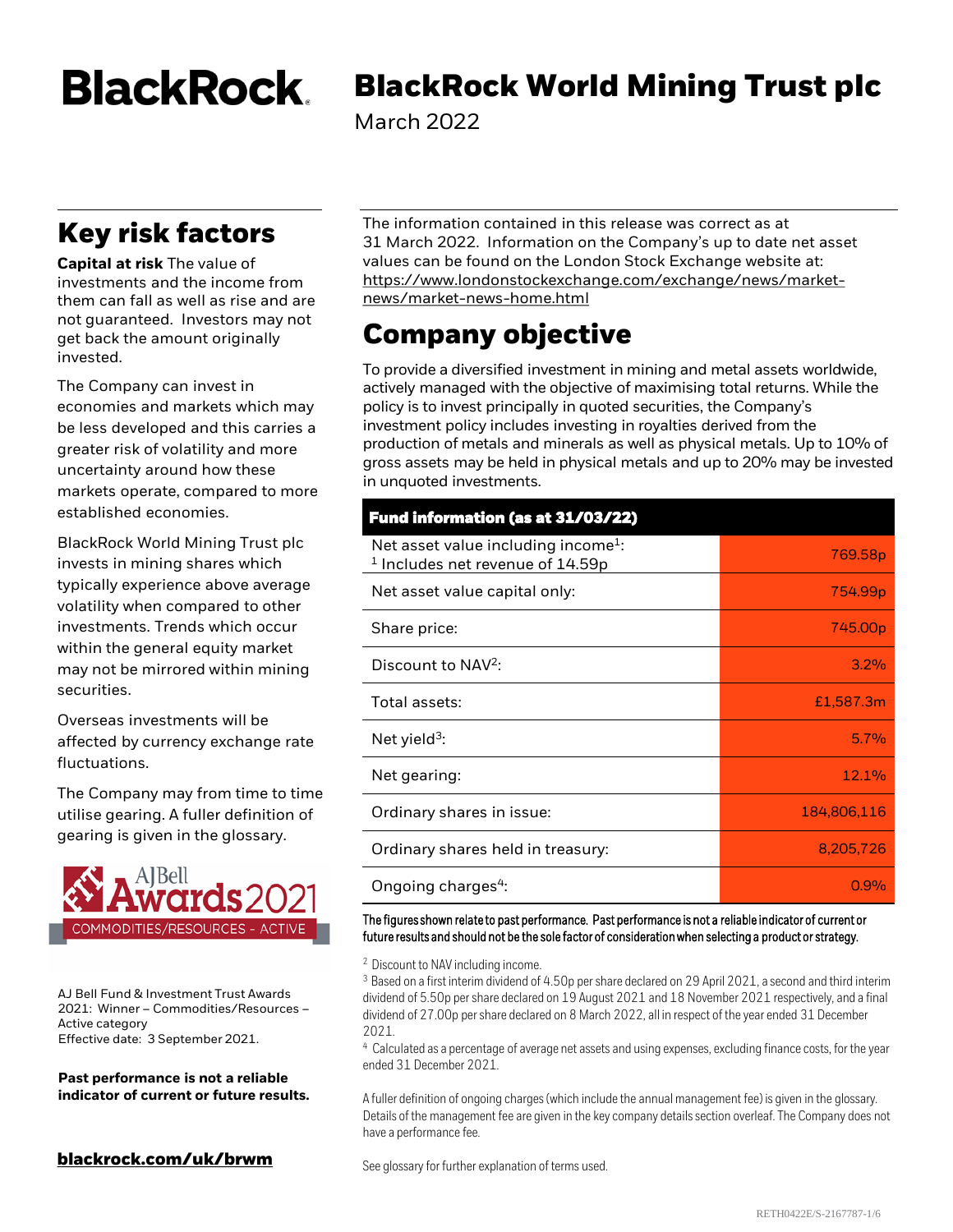#### **Annual performance to the last quarter end (as at 31 March 2022)**

|                     | 31/03/21<br>31/03/22<br>$\frac{0}{0}$ | 31/03/20<br>31/03/21<br>$\frac{0}{0}$ | 31/03/19<br>31/03/20<br>$\frac{0}{0}$ | 31/03/18<br>31/03/19<br>$\frac{0}{0}$ | 31/03/17<br>31/03/18<br>$\frac{9}{6}$ |
|---------------------|---------------------------------------|---------------------------------------|---------------------------------------|---------------------------------------|---------------------------------------|
| Net asset value     | 44.5                                  | 92.1                                  | $-22.4$                               | 6.7                                   | 5.6                                   |
| Share price         | 38.4                                  | 122.1                                 | $-20.5$                               | 4.0                                   | 11.7                                  |
| Reference index $1$ | 31.7                                  | 74.1                                  | $-22.5$                               | 5.0                                   | 4.3                                   |

1 Reference index: MSCI ACWI Metals & Mining 30% Buffer 10/40 Index (Net total return)

Sources: BlackRock, MSCI ACWI Metals & Mining 30% Buffer 10/40 Index and Datastream.

#### **Cumulative performance (as at 31/03/22)**

| <b>Sterling</b>                                                                       | $1M\%$ | 3M%  | 1Y%  | 3Y%   | 5Y%   |
|---------------------------------------------------------------------------------------|--------|------|------|-------|-------|
| Net asset value                                                                       | 10.4   | 28.1 | 44.5 | 115.4 | 142.7 |
| Share price                                                                           | 6.3    | 31.4 | 38.4 | 144.5 | 184.1 |
| MSCI ACWI Metals & Mining 30% Buffer<br>$10/40$ Index (Net total return) <sup>1</sup> | 8.6    | 22.0 | 31.7 | 77.6  | 94.6  |

<sup>1</sup> Reference index

#### The figures shown relate to past performance. Past performance is not a reliable indicator of current or future results and should not be the sole factor of consideration when selecting a product or strategy.

The above Net Asset Value (NAV) performance statistics are based on a NAV including income, with any dividends reinvested on the ex-dividend date, net of ongoing charges and any applicable performance fee.

Share price performance figures are calculated on a mid market basis in sterling terms with income reinvested on the ex-dividend date.

The performance of the Company's portfolio, or NAV performance, is not the same as share price performance and shareholders may not realise returns which are the same as NAV performance.

The latest performance data can be found on our website: www.blackrock.com/uk/brwm

A full disclosure of portfolio investments for the Company as at 31 December 2021 has been made available on the Company's website at the link given below:

<https://www.blackrock.com/uk/individual/literature/policies/bwmt-portfolio-disclosure.pdf>

| Asset allocation (as at 31/03/2022) | % total assets |
|-------------------------------------|----------------|
| Equity                              | 94.5           |
| <b>Preferred Stock</b>              | 3.1            |
| <b>Bonds</b>                        | 2.8            |
| Warrants                            | 0.1            |
| Net Current Assets                  | $-0.5$         |
| <b>Total</b>                        | 100.0          |

| <b>Country allocations (as at</b><br>31/03/2022) | % total<br>assets |
|--------------------------------------------------|-------------------|
| Global                                           | 73.1              |
| Latin America                                    | 7.1               |
| Australasia                                      | 6.4               |
| <b>United States</b>                             | 4.9               |
| Canada                                           | 3.6               |
| Other Africa                                     | 2.8               |
| South Africa                                     | 1.3               |
| Indonesia                                        | 1.1               |
| United Kingdom                                   | 0.2               |
| <b>Net Current Liabilities</b>                   | $-0.5$            |
| Total                                            | 100.0             |

Allocations in these tables are as at the date shown and do not necessarily represent current or future portfolio holdings.

#### **NMPI status**

The Company currently conducts its affairs so that its securities can be recommended by Independent Financial Advisers to ordinary retail investors in accordance with the Financial Conduct Authority's (FCA) rules in relation to Non-Mainstream Pooled Investments (NMPI) and intends to continue to do so for the foreseeable future. The securities are excluded from the FCA's restrictions which apply to non-mainstream pooled investments because they are shares in an investment trust.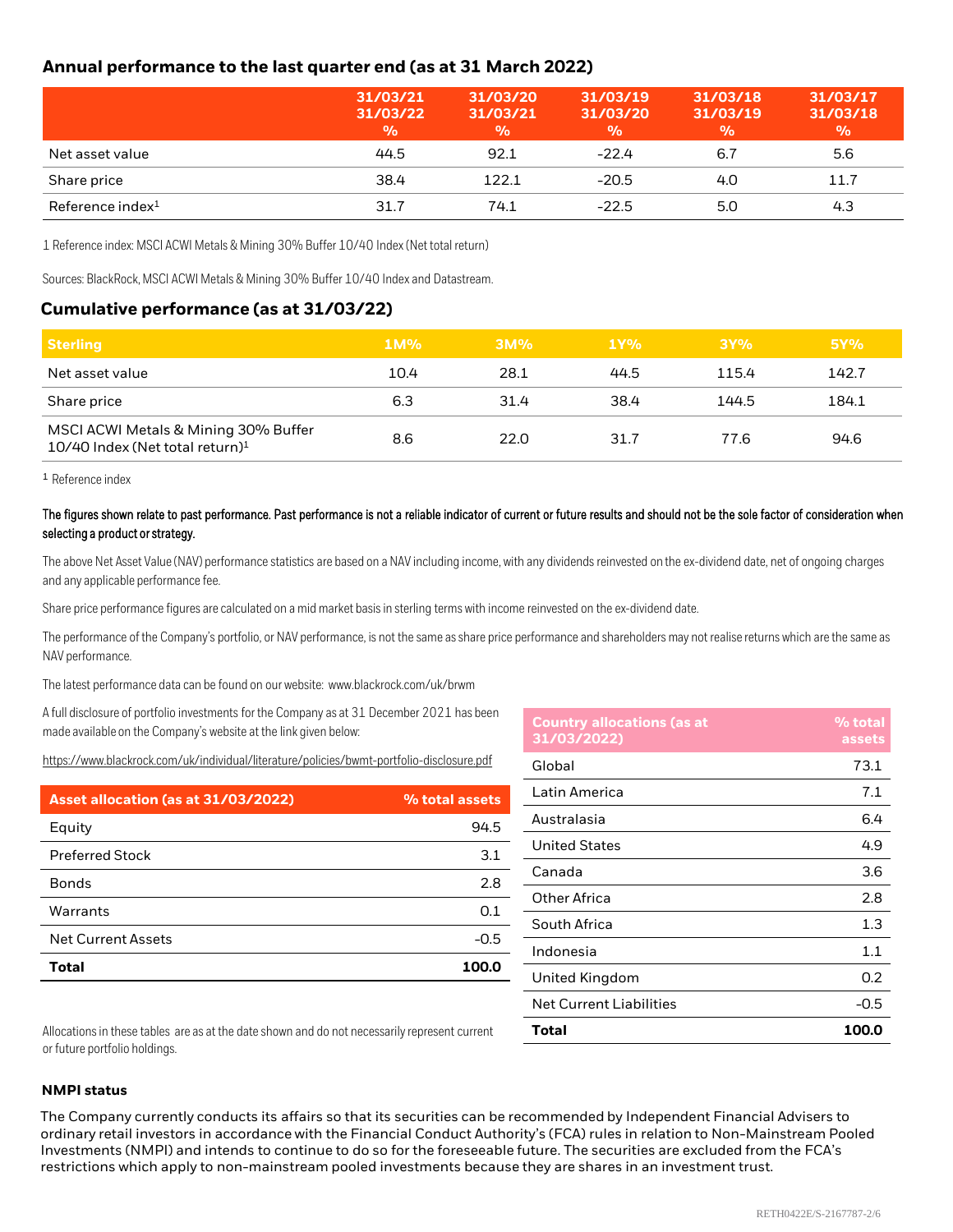#### **Comments from the portfolio managers**

Please note that the commentary below includes historic information in respect of performance data in respect of portfolio investments, index performance data and the Company's NAV performance.

#### **The figures shown relate to past performance. Past performance is not a reliable indicator of current or future results**

#### **Performance**

The Company's NAV returned +10.4% in March, outperforming its reference index, the MSCI ACWI Metals and Mining 30% Buffer 10/40 Index (net return), which returned +8.6% (performance figures in GBP).

The Russia-Ukraine crisis dominated the headlines in March and led to increased concerns around inflation and global economic growth. Mined commodity prices rose almost across the board on supply uncertainty. This was most apparent in the commodities for which Russia has historically been a significant exporter, such as nickel and palladium, with the nickel price for example rising by 30.1% during the month.

Continued increases in global energy costs also put upward pressure on some of the more energy-intensive mined commodities, such as steel, aluminium and zinc. Within the precious metals space, the gold price rose by 2.0% over the month as the metal saw 'safe-haven' demand, with notable investor inflows into physically backed gold ETFs.

Elsewhere, economic data from China remained relatively weak as the country grappled with rising COVID-19 cases, with lockdowns in place in a number of key regions. If this weakness persists into the second half of 2022, we would expect the Chinese government to step in with positive stimulus to support the economy.

#### **Strategy and Outlook**

Supply and demand in mined commodity markets is generally very tight today and prices look wellsupported in our view. On the demand side, increased global infrastructure spending is supporting demand, whilst we expect the mining sector to play a critical role in the coming years in supplying materials required for lower-carbon technologies, like wind turbines, solar panels and electric vehicles. The Russia-Ukraine crisis puts greater focus on energy independence, particularly for Europe, and will further accelerate investment into renewable energy capacity build-out in our view. On the supply side, we are encouraged by what we are hearing from management teams in terms of maintaining their focus on capital discipline. Longer-term, ill-discipline remains a risk but, regardless, increases in capital expenditure would take some time to feed through into new supply given the time-lags associated with mining projects.

Mining companies are generally in robust financial shape today with strong balance sheets and high levels of free cash flow being generated. Finally, we view mining equities as an effective way to hedge portfolios against persistent inflationary pressures whilst, despite recent outperformance, valuations continue to look attractive in our view.

All data points are in USD terms unless stated otherwise.

Unless otherwise stated all data is sourced from BlackRock as at 31 March 2022.

Any opinions, forecasts represent an assessment of the market environment at a specific time and is not intended to be a forecast of future events or a guarantee of future results. This information should not be relied upon by the reader as research, investment advice or a recommendation.

**Risk**: Reference to the names of each company mentioned in this communication is merely for explaining the investment strategy, and should not be construed as investment advice or investment recommendation of those companies.

The latest performance data can be found on the BlackRock website at [blackrock.com/uk/brwm](http://www.blackrock.com/uk/brwm).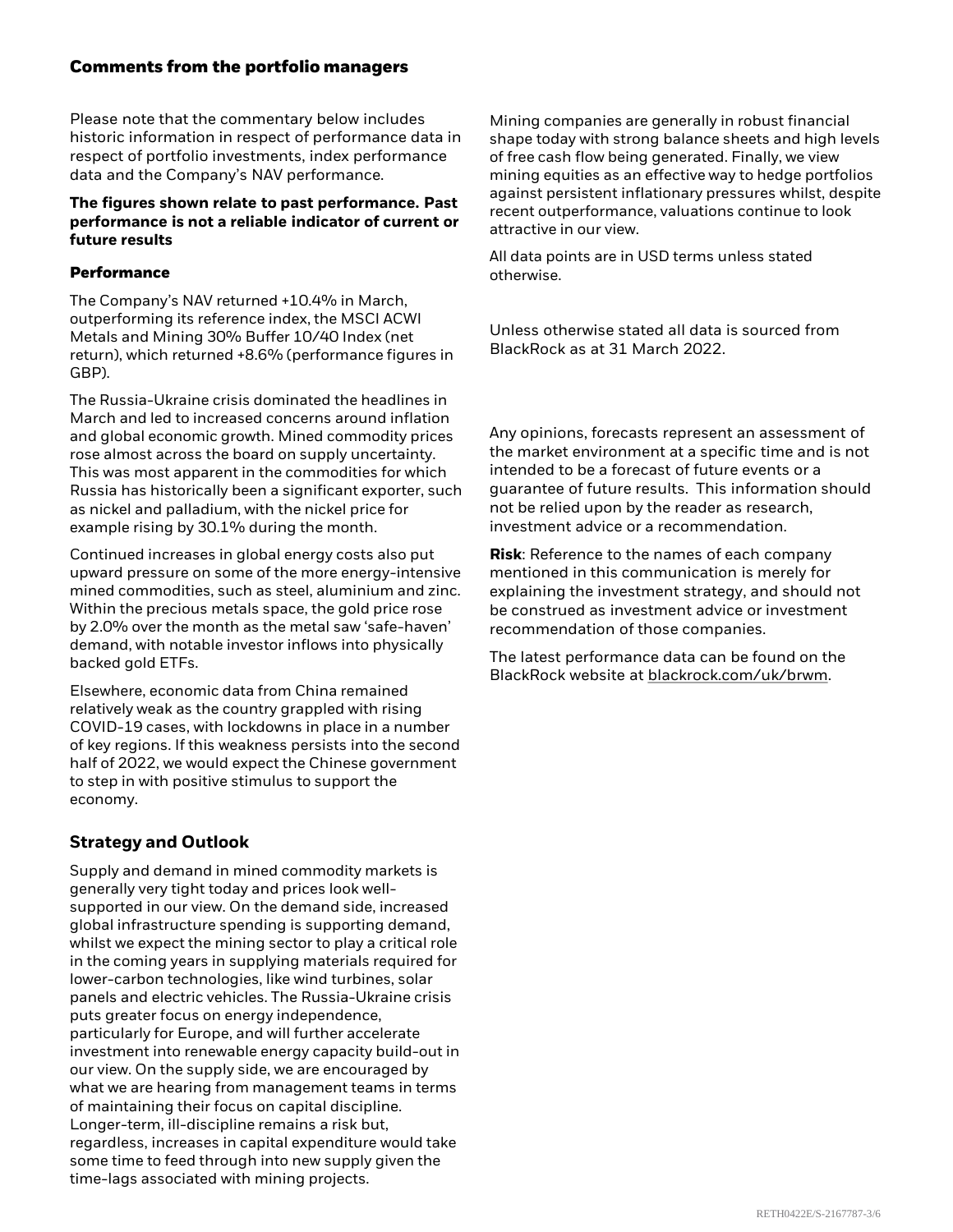#### **Ten largest investment (as at 31/03/2022)**

| <b>Company</b>                 | % of total<br>assets |
|--------------------------------|----------------------|
| Vale:                          |                      |
| Equity                         | 6.1                  |
| Debenture                      | 3.3                  |
| Glencore                       | 8.7                  |
| <b>BHP</b>                     | 8.3                  |
| Anglo American                 | 7.3                  |
| Freeport-McMoRan               | 5.1                  |
| <b>Teck Resources</b>          | 4.1                  |
| Rio Tinto                      | 4.1                  |
| <b>First Quantum Minerals:</b> |                      |
| Equity                         | 3.3                  |
| Bond                           | 0.7                  |
| <b>Newmont Mining</b>          | 3.6                  |
| <b>ArcelorMittal</b>           | 3.1                  |

Risk: The specific companies identified and described above do not represent all of the companies purchased or sold, and no assumptions should be made that the companies identified and discussed were or will be profitable.

#### **Key company details**

| <b>Sector allocations (as at 31/03/22)</b> | % of total<br>assets |
|--------------------------------------------|----------------------|
| Diversified                                | 42.3                 |
| Copper                                     | 20.9                 |
| Gold                                       | 15.0                 |
| Steel                                      | 7.2                  |
| <b>Industrial Minerals</b>                 | 4.6                  |
| Aluminium                                  | 3.7                  |
| Iron Ore                                   | 3.0                  |
| <b>Platinum Group Metals</b>               | 2.5                  |
| Nickel                                     | 1.1                  |
| Zinc                                       | 0.2                  |
| <b>Net Current Liabilities</b>             | $-0.5$               |
| Total                                      | 100.0                |

Allocations are as at the date shown and do not necessarily represent current or future portfolio holdings.

| <b>Fund characteristics:</b>                                          |                                                    |
|-----------------------------------------------------------------------|----------------------------------------------------|
| Launch date                                                           | December 1993                                      |
| Dealing currency                                                      | Sterling                                           |
| Association of Investment Companies sector (AIC)                      | <b>Commodities and Natural Resources</b>           |
| Reference index                                                       | MSCI ACWI Metals and Mining 30% Buffer 10/40 Index |
| Traded                                                                | London Stock Exchange                              |
| Management                                                            |                                                    |
| Alternative Investment Fund Manager (with effect from<br>2 July 2014) | <b>BlackRock Fund Managers Limited</b>             |
| Portfolio managers                                                    | Evy Hambro & Olivia Markham                        |

.

### Annual management fee 0.80% of the Company's gross assets (included in the Annual management fee

| <b>Financial calendar:</b> |                                             |
|----------------------------|---------------------------------------------|
| Year end                   | 31 December                                 |
| Results announced          | August (half yearly)<br>February (final)    |
| Annual General<br>Meeting  | April/May                                   |
| Dividends paid             | May/June/September/<br>December (quarterly) |
|                            |                                             |

| <b>Fund codes:</b> |                |
|--------------------|----------------|
| <b>ISIN</b>        | GB0005774855   |
| Sedol              | 0577485        |
| Bloomberg          | <b>BRWM:LN</b> |
| Reuters            | BRWM.L         |
| <b>Ticker</b>      | BRWM/LON       |

ongoing charges ratio)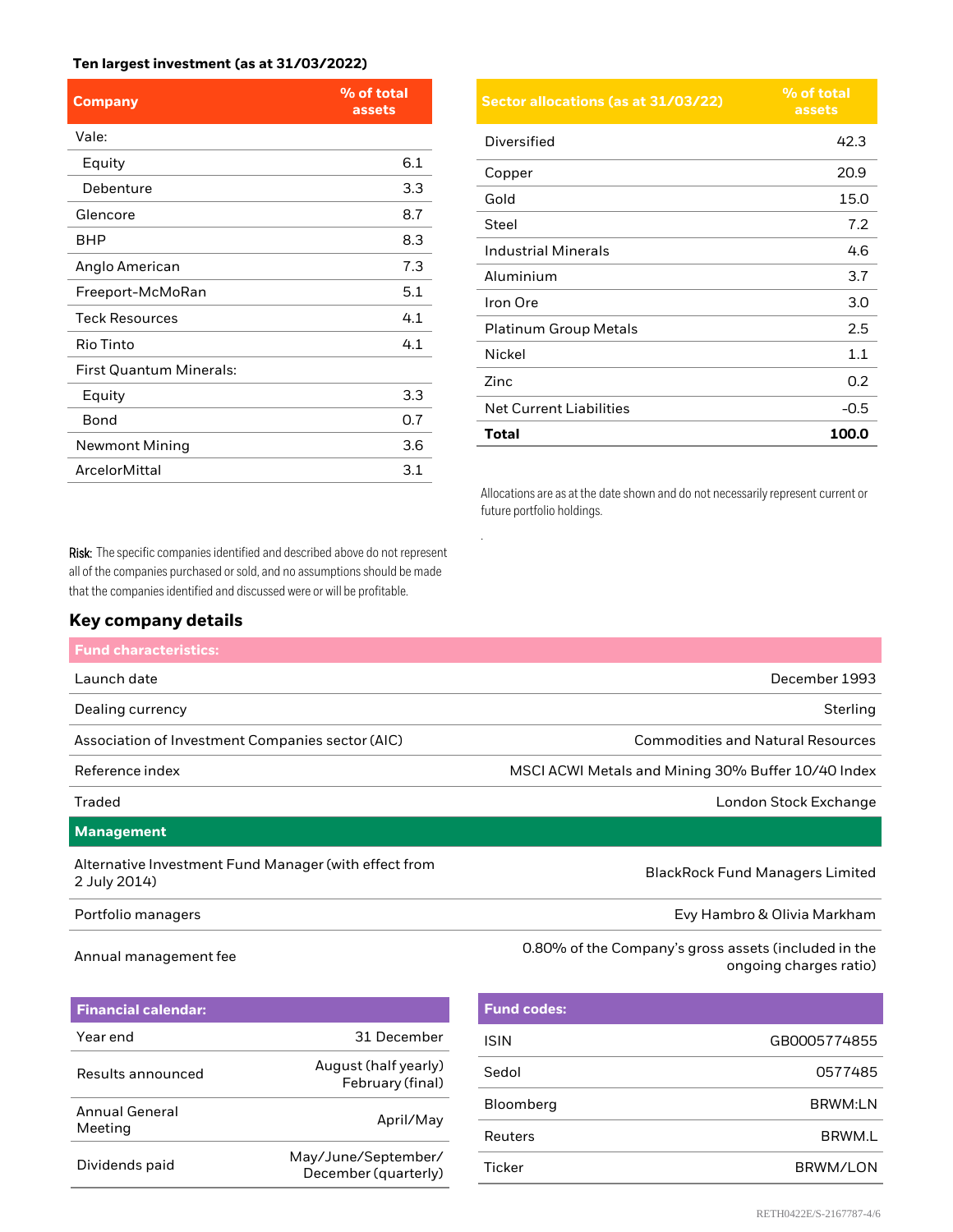#### **Glossary of Terms**

#### **Actively managed**

The portfolio is managed with the aim of outperforming an index rather than replicating its returns.

#### **Discount/Premium**

Investment trust shares frequently trade at a discount or premium to NAV. This occurs when the share price is less than (a discount) or more than (a premium) to the NAV. The discount or premium is the difference between the share price (based on mid-market share prices) and the NAV, expressed as a percentage of the NAV.

Discounts and premiums are mainly the consequence of supply and demand for the shares on the stock market.

#### **Diversified investment**

An investment in which risks are spread out and not overly concentrated.

#### **Gearing**

Investment companies can borrow to purchase additional investments. This is called 'gearing'. It allows investment companies to take advantage of a long-term view on a sector or to take advantage of a favourable situation or a particularly attractive stock without having to sell existing investments.

Gearing works by magnifying the company's performance. If a company 'gears up' and then markets rise and the returns on the investments outstrip the costs of borrowing, the overall returns to investors will be even greater. But if markets fall and the performance of the assets in the portfolio is poor, then losses suffered by the investor will also be magnified.

#### **Net yield**

The net yield is calculated using total dividends declared in the last 12 months (as at date of this factsheet) as a percentage of month end share price.

#### **NAV (Net Asset Value)**

A company's undiluted NAV is its available shareholders' funds divided by the number of shares in issue (excluding treasury shares), before making any adjustment for any potentially dilutive securities which the Company may have in issue, such as subscription shares, convertible bonds or treasury shares. on a particular date.

A diluted NAV is calculated on the assumption that holders of any convertibles have converted, subscription shares have been exercised and treasury shares are reissued at the mid-market price, to the extent that the NAV per share is higher than the price of each of these shares or securities and that they are 'in the money'. The aim is to ensure that shareholders have a full understanding of the potential impact on the Company's NAV if these instruments had been exercised

#### **Ongoing charges ratio**

Ongoing charges  $(%)$  =

Annualised ongoing charges Average undiluted net asset value in the period

Ongoing charges are those expenses of a type which are likely to recur in the foreseeable future, whether charged to capital or revenue, and which relate to the operation of the investment company as a collective fund, excluding the costs of acquisition/disposal of investments, financing charges and gains/losses arising on investments. Ongoing charges are based on costs incurred in the year as being the best estimate of future costs and include the annual management fee.

#### **Physical metals**

Metals such as copper, zinc and nickel.

#### **Quoted securities**

Securities that trade on an exchange for which there is a publicly quoted price.

#### **Royalties**

Contracts that involve one party giving capital (funding) to a mining company in return for a percentage share of the revenues from one or more of the company's assets.

#### **Total returns**

The total return is the sum of the capital appreciation return and the dividend return.

#### **Unquoted investments**

Financial securities that do not trade on an exchange for which there is not a publicly quoted price.

#### **Want to know more?**

**blackrock.com/uk/brwm | Tel: 0207 743 3000 | [cosec@blackrock.com](mailto:cosec@blackrock.com?subject=Investment%20Trust%20Inquiry%20Website)**

## **BlackRock**